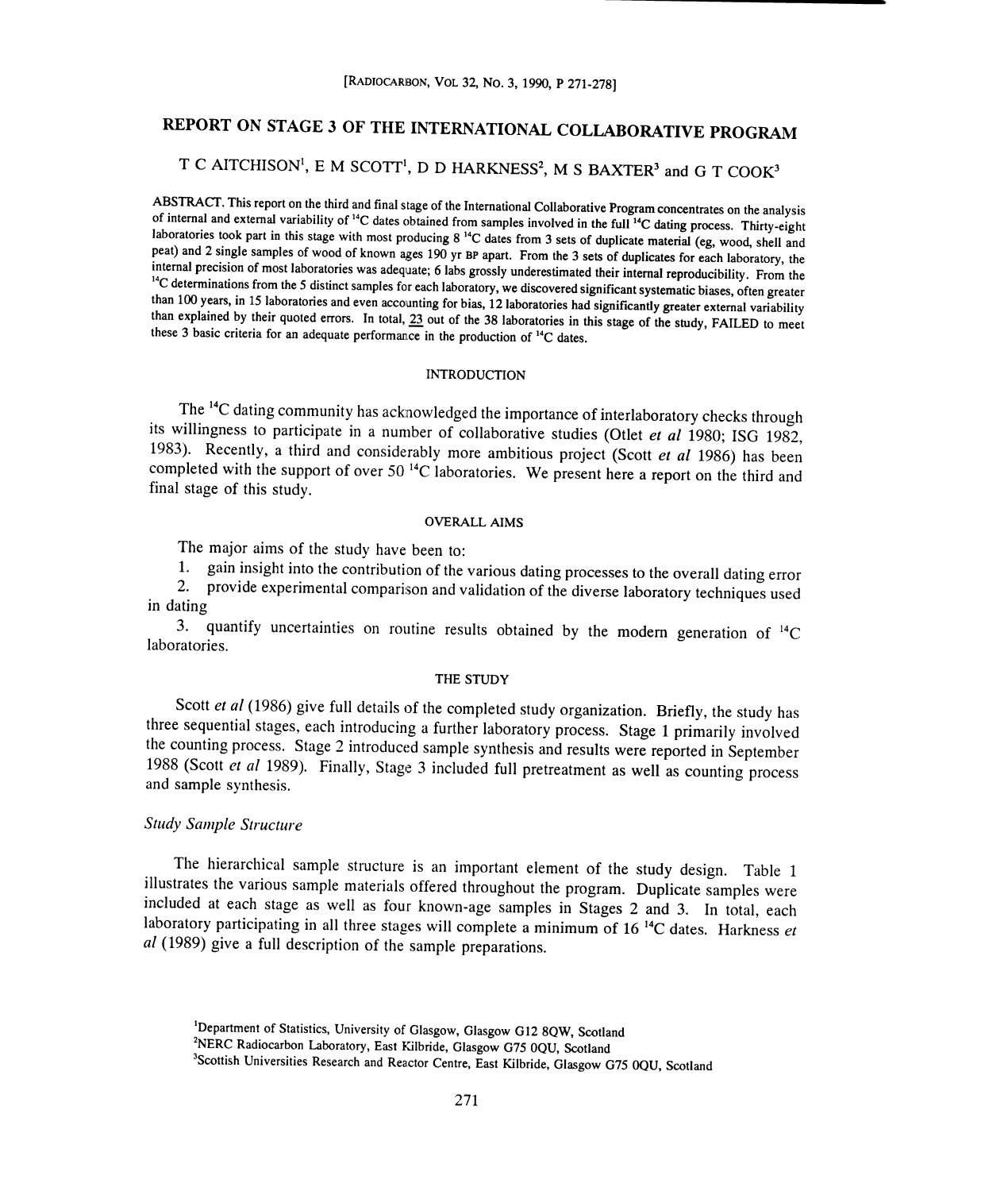| TABLE 1          |  |
|------------------|--|
| Sample materials |  |

Stage 1 - benzene, calcium carbonate

Stage 1 - benzene, calcium carbonate<br>Stage 2 - cellulose, algal lithothamnium, humic acid

Stage 3 - wood, shell, peat

Initially, 80 laboratories were invited to participate, of which 58 full participants were Stage 3 - wood, shell, peat<br>
Finitially, 80 laboratories were invited to participate, of which 58 full participants were<br>
registered. A total of 52 laboratories returned results for Stage 1, 37 returned results for Stage 2 and 38 completed most of the Stage 3 samples. Table 2 shows the number of each type of laboratory, ie, gas counting  $(GC)$ , accelerator mass spectrometric  $(AMS)$  and liquid scintillation counting  $(LSC)$ , and the composition of the study group at all stages, in terms of counting technique. The fact that 26 of the laboratories in Stage 3 completed all 8 of the samples and technique. The fact that 26 of the laboratories in Stage 3 completed all 8 of the samples and another 12 missed, at most 2, is testimony to the considerable effort of the participating group.

|            | TABLE 2<br>Laboratory types |       |    |
|------------|-----------------------------|-------|----|
| Type       |                             | Stage |    |
|            |                             | 2     |    |
| GC         | 23                          | 18    | 20 |
| AMS        | 8                           | 5     | 5  |
| <b>LSC</b> | 20                          | 14    | 13 |

We report here a summary of conclusions only from Stage 3 of this study; an overview of the complete study also appears in this issue (Scott *et al*). The latter paper deals with the relative importance of the possible sources of error through the three stages in the  $^{14}C$  dating process (ie, pretreatment, sample synthesis and counting).

## Duplicates and Statistical Methods

We sent one wood sample and both shell and peat samples as duplicate sets to each laboratory. We sent one wood sample and both shell and peat samples as duplicate sets to each laboratory.<br>We gain information on the *internal* consistency of a lab *(ie, intralaboratory* variability) from the differences between the duplicates for a particular laboratory. The main interest here was to ascertain whether the three differences agreed with the quoted errors of the lab itself. To this end, we defined the disparity of a single pair of duplicates as the unsigned difference divided by the square root of the sum of squared quoted errors. From these disparities, an *internal error* multiplier for the particular lab can be estimated as well as an appropriate 95% confidence interval for this multiplier (for details, see ISG 1982). If the estimate of this internal error multiplier for a lab considerably exceeds one (eg,  $>2$ ) and, more importantly, if the *whole* of the 95% confidence interval exceeds one, then the lab is grossly underestimating its *internal* consistency, not to speak of interlaboratory comparability. ascertain whether the three differences agreed with the quoted errors of the lab itself. To this end, we defined the *disparity* of a single pair of duplicates as the unsigned difference divided by the square root of the s

We then calculated the weighted averages (Ward & Wilson 1978) with appropriate standard errors (based on the possibly erroneous assumption that the quoted errors of the lab are correct) for each of the 3 pairs of duplicates and then combined with the 2 single wood samples to give <sup>a</sup>for each of the 3 pairs of duplicates and then *combined* with the 2 single wood samples to give a set of (normally)  $\leq$  dates and associated errors. These can then be used to assess the *external* consistency of the laboratory (ie, interlaboratory variability) as well as any systematic bias for a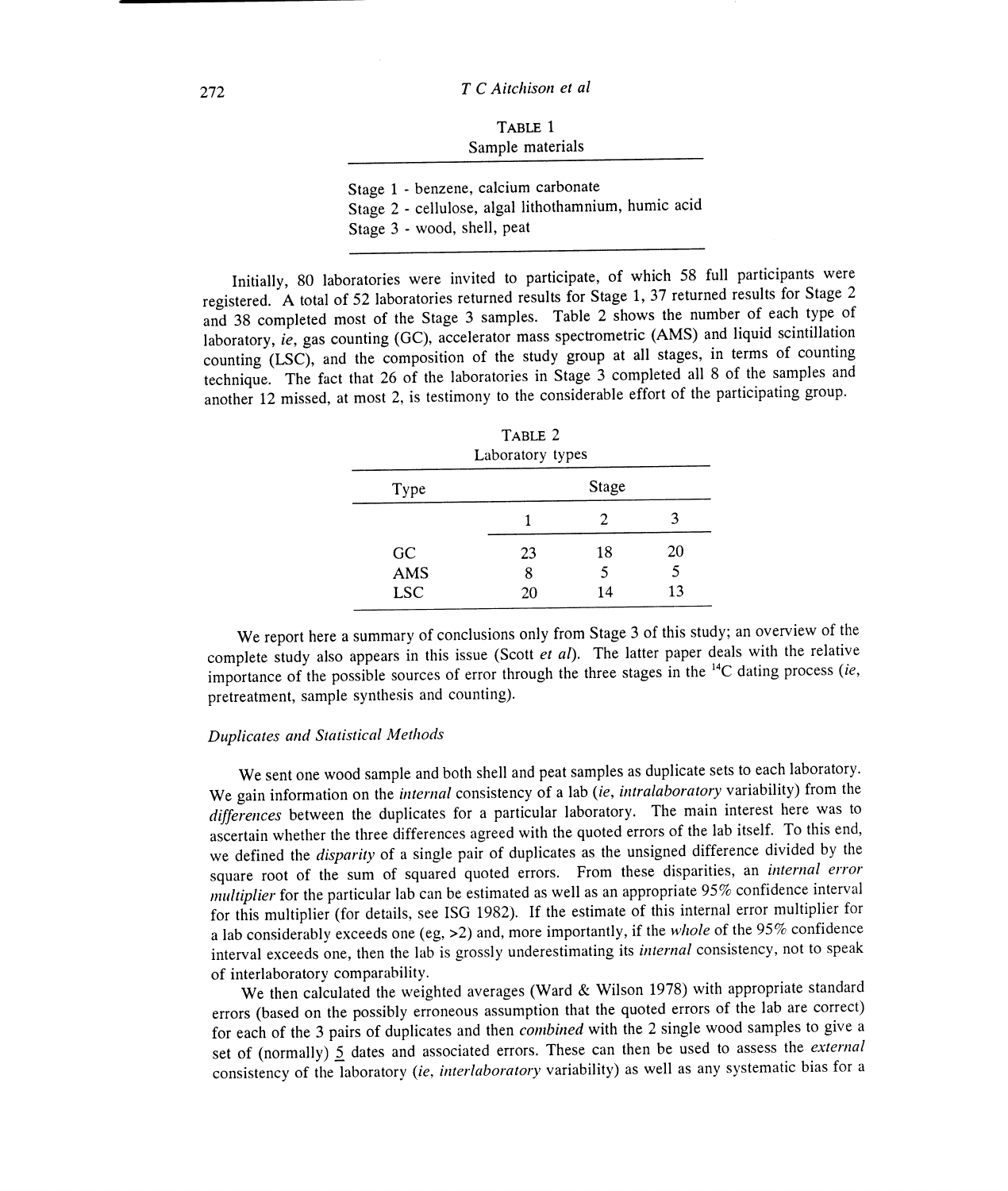particular lab. From these, we can calculate estimates of a possible systematic bias and an external particular lab. From these, we can calculate estimates of a possible systematic bias and an external<br>error multiplier for the lab as well as associated 95% confidence intervals for these separately and<br>jointly (ISG 1982).

Any laboratory that had a large bias estimate and the resulting 95% confidence interval excluded zero has a very definite problem, which may be traced to a specific cause (eg, contamination or a misaligned modern standard) interval is larger than 1 that laboratory is grossly underestimating its external consistency with respect to the other laboratories or known age, as appropriate.

Since we made no attempt to correct for the potential inaccuracy of quoted errors with respect to the internal consistency of a laboratory, the internal and external error multiplier estimates are to the internal consistency of a laboratory, the internal and external error multiplier estimates are likely to be positively correlated and should not be combined, except as a conservative estimate of the overall variabil respect to the other laboratories or known age, as appropriate.<br>
Since we made no attempt to correct for the potential inaccuracy of quoted errors with respect<br>
to the internal consistency of a laboratory, the internal and

## Internal Consistency Results

Figure 1 plots raw unsigned differences for each of the three pairs of duplicates and<br>summarizes statistics of data partitioned into the three main categories of <sup>14</sup>C laboratories, *viz*, LSC,<br>GC and AMS. The overall mes summarizes statistics of data partitioned into the three main categories of  $^{14}C$  laboratories, viz, LSC, differences of  $>120$  years occurred in 1 sample in 4, and differences of  $>600$  years were recorded of <sup>14</sup>C laboratories but, wood samples seem more variable than shell and, particularly, peat.

between Duplicates between Duplicates

#### SUMMARY STATISTICS of UNSIGNED DIFFERENCES of DUPLICATES

| MATERIAL     | N  | MEDIAN | MIN.     | MAX. | <b>UPPER</b><br>QUARTILE |
|--------------|----|--------|----------|------|--------------------------|
| WOOD         | 36 | 65     | 1        | 610  | 120                      |
| <b>SHELL</b> | 34 | 59.5   | $\bf{0}$ | 697  | 114                      |
| PEAT         | 31 | 70     | 6        | 300  | 120                      |





between Duplicates between Duplicates  $x = 1$   $x = 2$   $x = 3$   $x = 3$   $x = 3$   $x = 3$   $x = 3$   $x = 3$   $x = 3$   $x = 3$   $x = 3$   $x = 3$   $x = 3$   $x = 3$   $x = 3$   $x = 3$   $x = 3$   $x = 3$   $x = 3$   $x = 3$   $x = 3$   $x = 3$   $x = 3$   $x = 3$   $x = 3$   $x = 3$   $x = 3$   $x = 3$   $x = 3$   $x = 3$   $x = 3$   $x =$ 

<sup>x</sup>x xx x x x xx x x x x x x <sup>x</sup>xx <sup>x</sup>+---------+---------+---------+---------+-.-------- xxxxxx x xx x xx +------ Age <sup>0</sup>60 120 180 240 300 Difference between<br>Duplicates

Fig 1, Summary statistics and dot plots of the differences between duplicate samples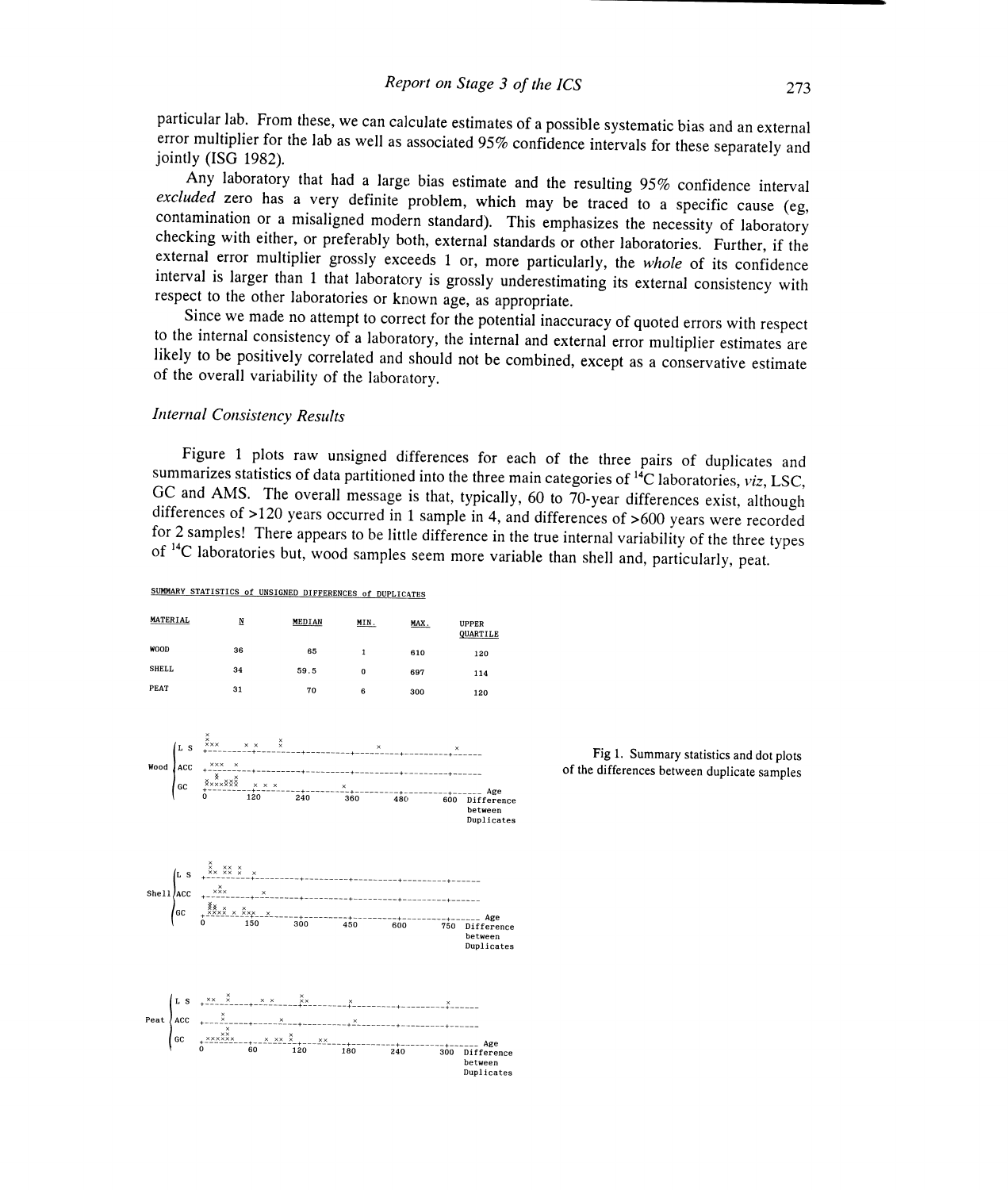## $T C$  Aitchison et al

When we correct these raw differences for their quoted errors, we obtain the disparities defined above. When these are combined over all available samples from a laboratory, we can estimate the internal error multiplier for that laboratory. Figure 2 shows these and their resulting 95% the internal error multiplier for that laboratory. Figure 2 shows these and their resulting  $95%$  confidence intervals. The interval estimates are often wide simply because each is based on, at most, three differences.



Fig 2. 95% confidence intervals for the estimates of the internal error multipliers for each laboratory.

Of the 20 gas counting labs, 12 have point estimates  $\leq 1$  and seem to offer conservative estimates of internal precision. However, 3 out of the 20 have internal error multipliers significantly  $>1$  (ie, 3 labs have confidence intervals  $>1$ ). Thus, these 3 laboratories are greatly underestimating their internal precision.

All five accelerator labs seem to estimate their internal consistency adequately. All five accelerator labs their internal consistency adequately.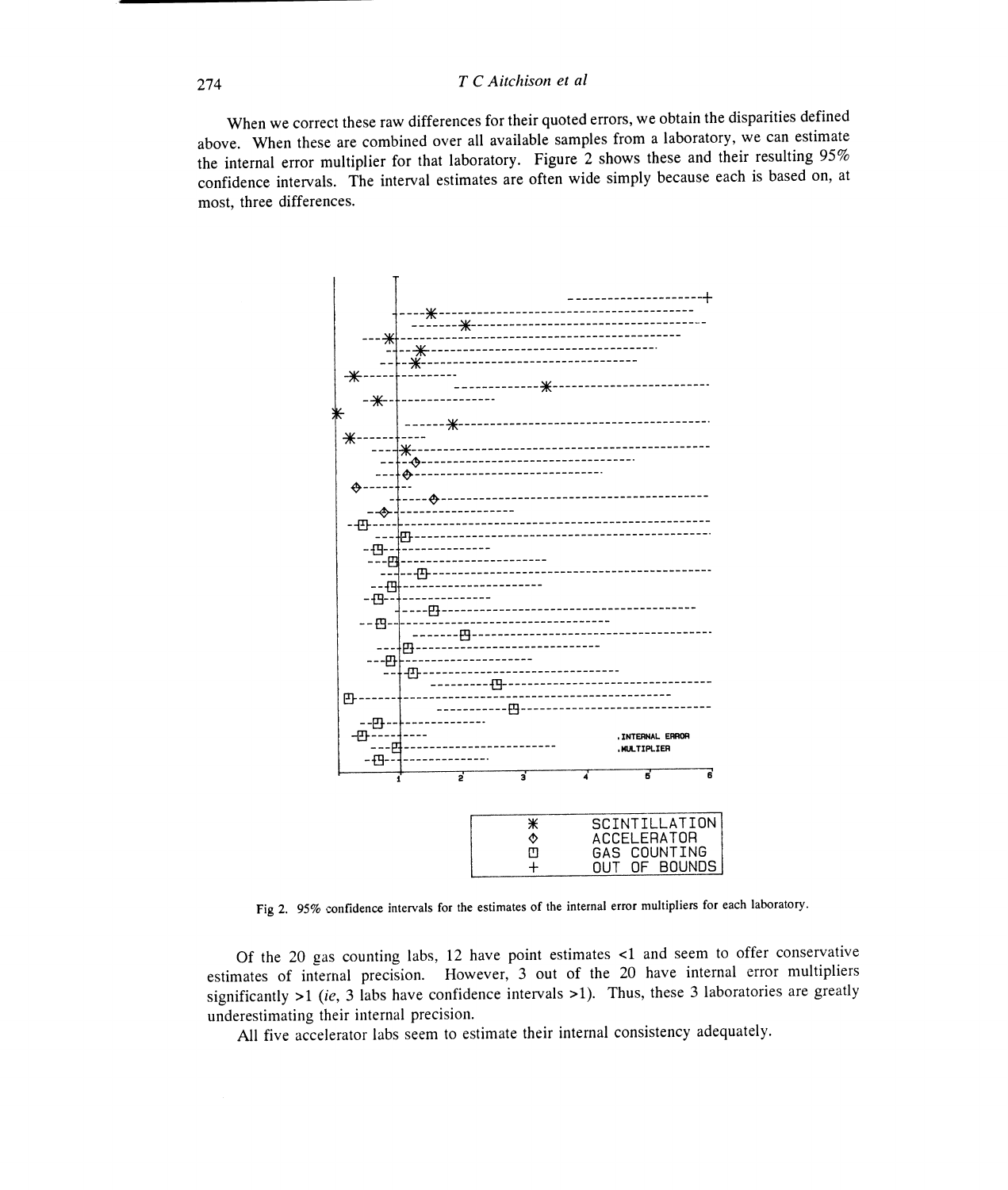Report on Stage 3 of the ICS



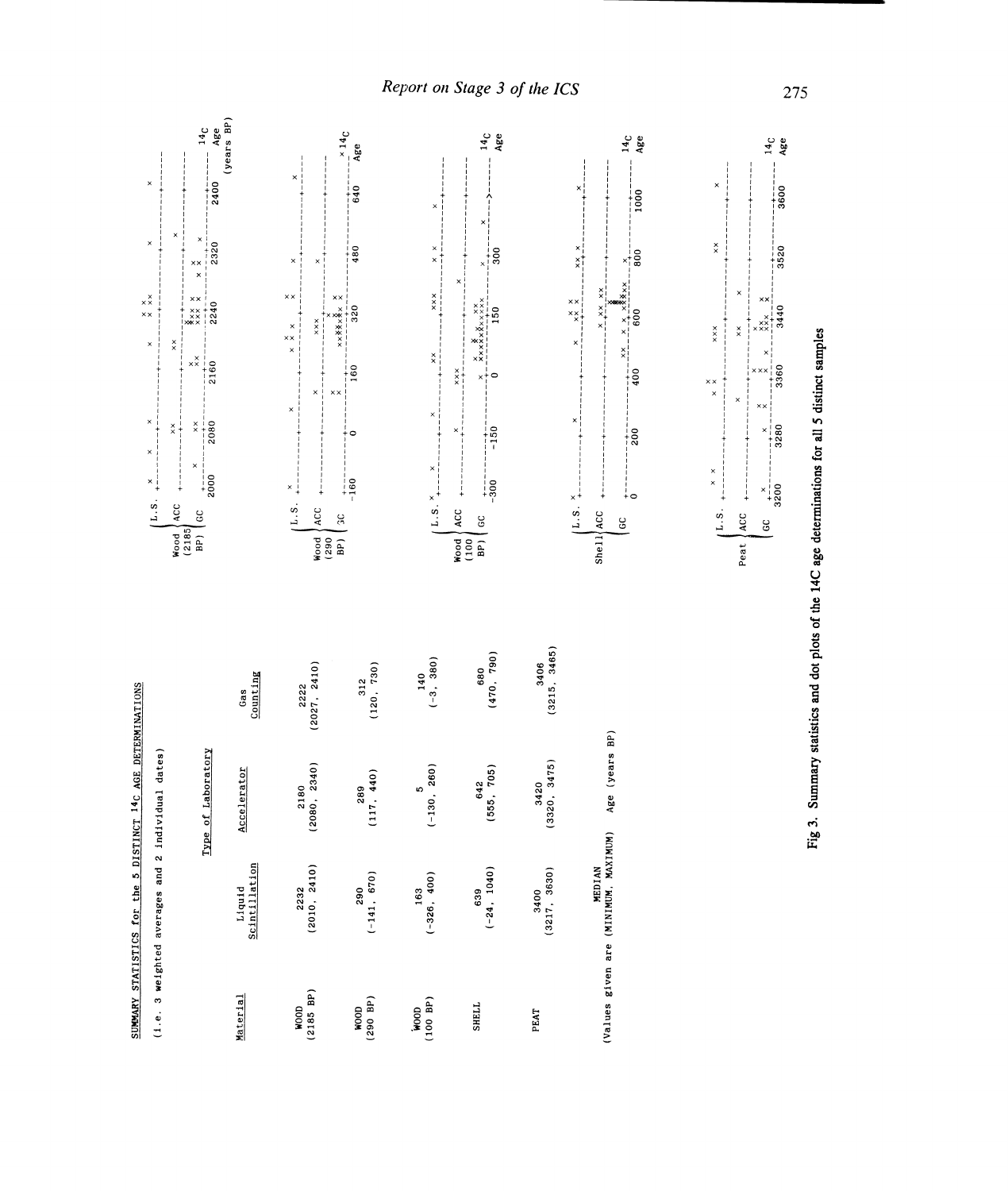Of the 13 liquid scintillation labs, 2 grossly overestimate their true internal reproducibility, whereas 3 have internal error multipliers significantly >1 and, thus, underestimate their internal reproducibility. reproducibility.

We can conclude that internal consistency is being adequately expressed in a majority of <sup>14</sup>C laboratories but there are quite a few that grossly underestimate their internal precision. We can conclude that internal consistency is being adequately expressed in a majority of  $\infty$  ratories but there are quite a few that grossly underestimate their internal precision.<br>
rnal Consistency Results<br>
Figure 3 gi

## External Consistency Results

(ie, using the weighted average of duplicates for one of the wood samples, shell and peat in (ie, using the weighted average of duplicates for one of the wood samples, shell and peat in combination with the other two wood samples). Figure 3 also gives some summary statistics partitioned by laboratory type.

The main question, then, is, just how much more variability are we likely to see in results from liquid scintillation laboratories compared to the other two laboratory types? Note, however, that for all three laboratory types, there is no evidence of differing variabilities across the sample materials (ie, wood, shell and peat). from liquid scintillation laboratories compared to the other two laboratory types? Note, that for all three laboratory types, there is no evidence of differing variabilities across there is no evidence of differing variabi

From Figure 3 it is clear that all three types of laboratories show more variability for more modern samples than for older samples (ie, 2000 - 3000 yr BP). This is particularly so for liquid scintillation laboratories. It is also worrisome to see the considerable systematic bias in accelerator laboratories for the most modern wood sample (ie, a difference of 135 years relative to the gas counting laboratories). From Figure 3 it is clear that all three types of laboratories show more variability for more modern samples than for older samples (ie, 2000 - 3000 yr BP). This is particularly so for liquid scintillation laboratories. It

When the results from all the samples for a particular laboratory are combined, we can estimate any systematic bias and an external error multiplier for the laboratory. Figure 4 presents these labeled by laboratory type. Quite a few laboratories, mostly gas counting, perform very well with negligible bias and an error multiplier estimated around one. However, again, a number of laboratories exhibit gross deficiencies in either and/or both bias and error multiplier.



Fig 4. Estimated systematic bias plotted vs estimated external error multiplier for each laboratory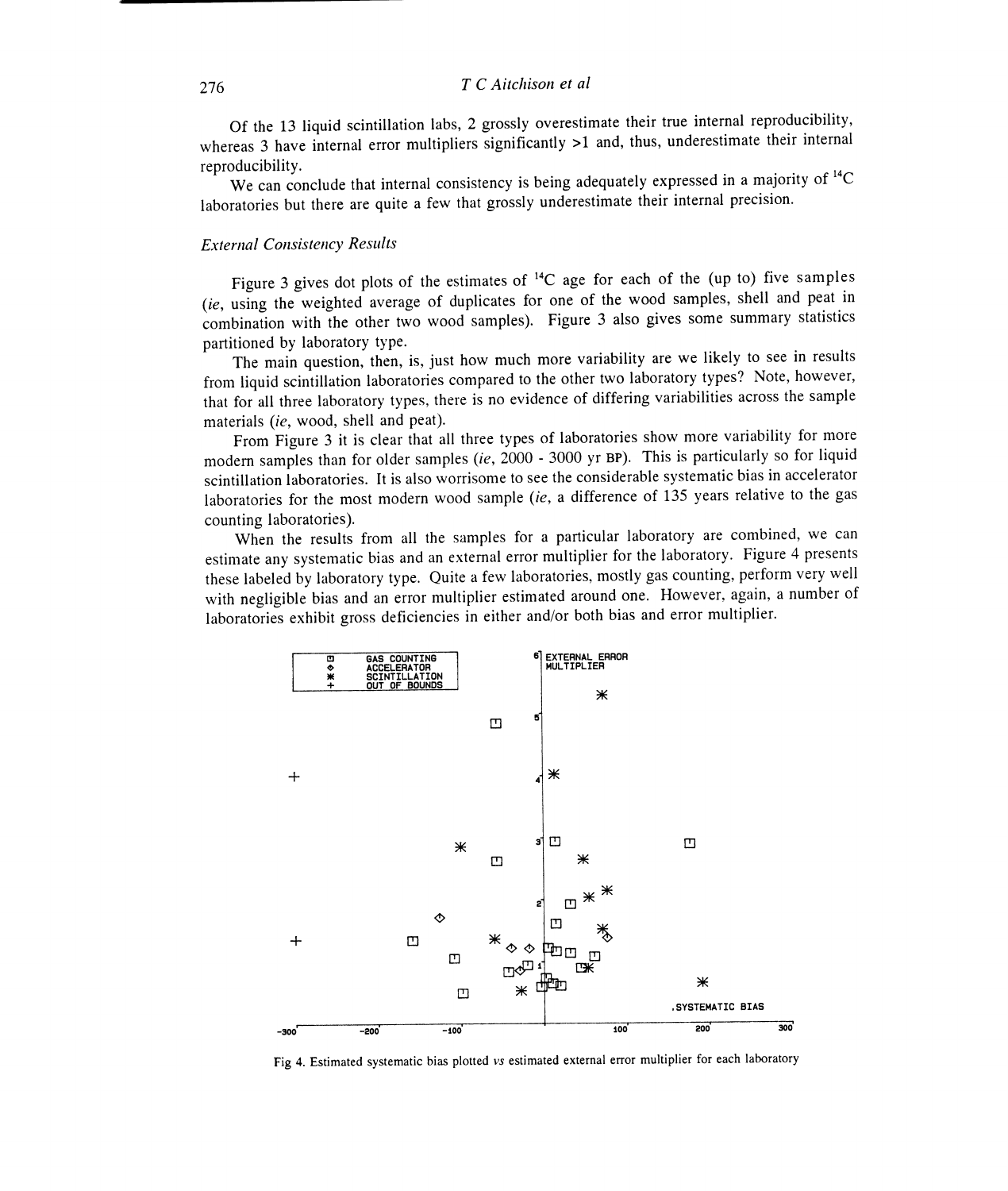

Report on Stage 3 of the ICS